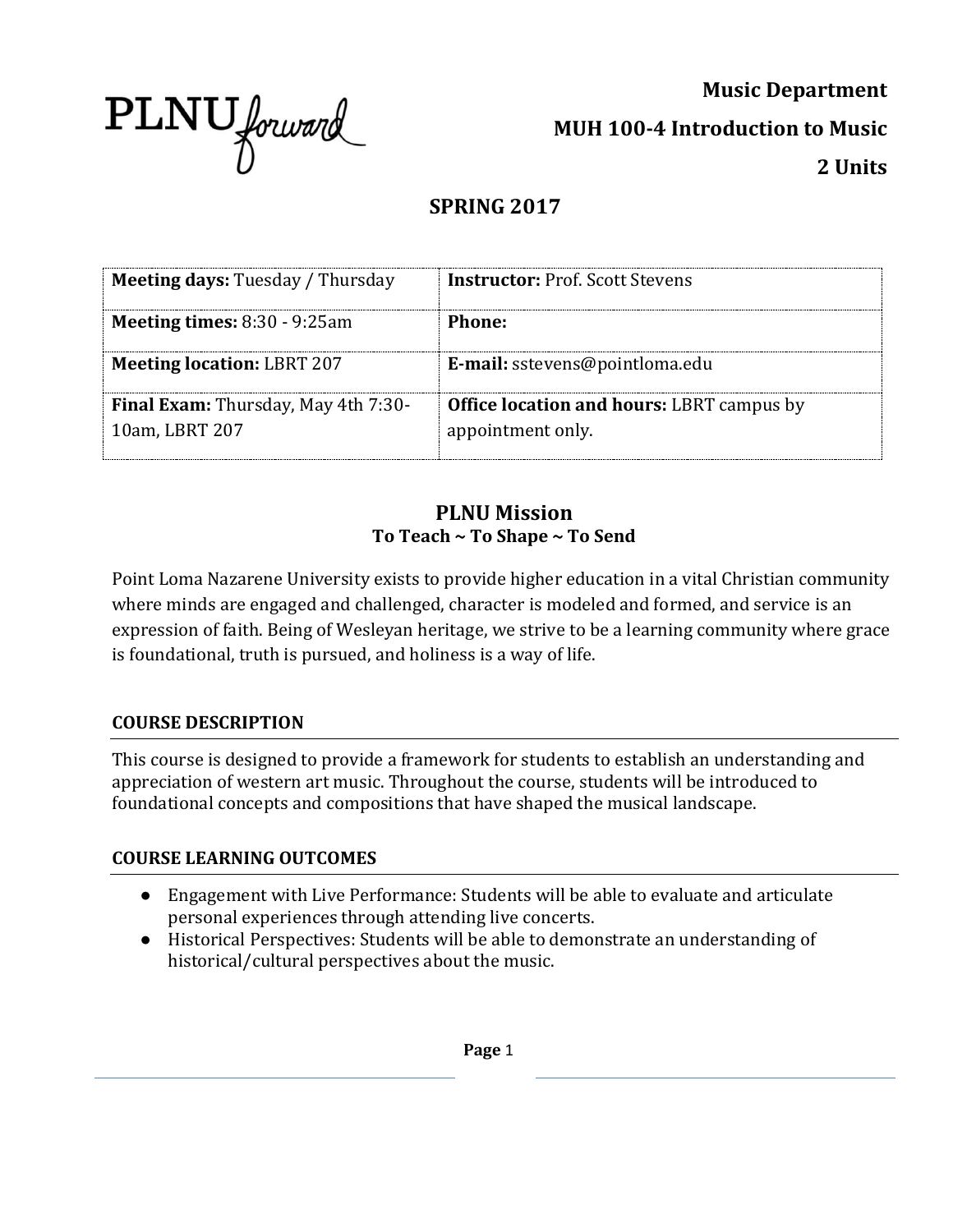● Music Concepts: Students will be able to recognize and describe basic music concepts (such as form, harmony, melody, and rhythm) using correct terminology.

| Item             | <b>Exemplary</b>  | Proficient       | <b>Developing</b> | <b>Initial</b>    |
|------------------|-------------------|------------------|-------------------|-------------------|
| Students will be | The paper         | The paper        | The paper does    | The paper         |
| able to evaluate | eloquently        | shows some       | not make it       | provides no       |
| and articulate   | evaluates the     | engagement       | perfectly clear   | convincing        |
| personal         | author's          | with the event   | that the author   | evidence that     |
| experiences      | meaningful        | and with the     | attended the      | the author        |
| through          | engagement        | music.           | event, or it      | actually          |
| attending live   | with the event    |                  | shows little      | attended the      |
| concerts.        | and with the      |                  | engagement.       | event.            |
|                  | music.            |                  |                   |                   |
| Students will be | The paper         | The paper        | The paper         | The paper         |
| able to          | integrates        | adequately       | describes at      | contains very     |
| recognize and    | correct music     | describes the    | least some of     | little successful |
| describe basic   | terminology and   | music itself     | the music itself  | description of    |
| music concepts   | savvy musical     | using mostly     | with a small      | the music itself. |
| (such as form,   | understanding     | correct          | amount of         |                   |
| harmony,         | in a detailed     | terminology.     | success.          |                   |
| melody, and      | description of    |                  |                   |                   |
| rhythm) using    | the music itself. |                  |                   |                   |
| correct          |                   |                  |                   |                   |
| terminology.     |                   |                  |                   |                   |
| Students will be | The paper         | The paper        | The paper         | The paper         |
| able to          | thoroughly and    | adequately       | describes         | contains very     |
| demonstrate an   | accurately        | describes        | historical/cultu  | little successful |
| understanding    | synthesizes       | historical/cultu | ral perspectives  | description of    |
| of               | historical/cultu  | ral perspectives | about the music   | historical/cultur |
| historical/cultu | ral perspectives  | about the music. | with a small      | al perspectives   |
| ral perspectives | about the music.  |                  | amount of         | about the music.  |
| about the music. |                   |                  | success.          |                   |

## **GE Learning Outcomes for MUH100**

### **METHODS USED IN THIS COURSE**

Students enrolled in MUH 100 will achieve the objectives of the course through multiple methods:

- Class attendance, discussion and participation, and listening exercises
- Listening to and engaging assigned recordings both in and out of class
- Concert attendance at four approved concerts (See below for more details).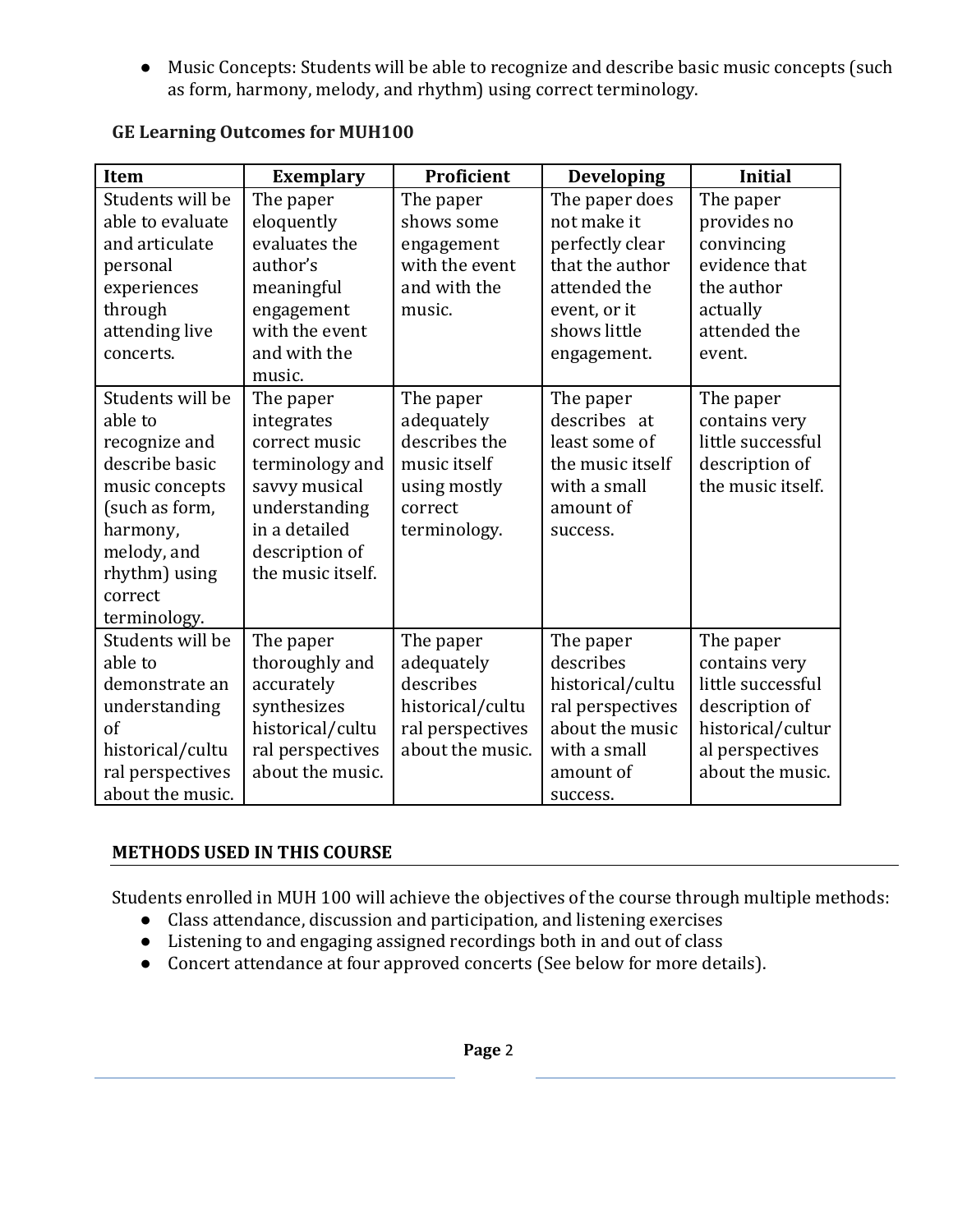● Completion of insightful concert reports (See below for more details).

# **COURSE CREDIT HOUR INFORMATION**

In the interest of providing sufficient time to accomplish the stated Course Learning Outcomes, this class meets the PLNU credit hour policy for a 2 unit class delivered over 15 weeks. Specific details about how the class meets the credit hour requirement can be provided upon request.

# **LISTENING**

The principal homework for this class is to listen to and memorize our assigned recordings. The following are some suggestions on how to memorize this music effectively.

- Listen and engage multiple times each day (a minimum of 30 minutes per day)
- Create a "system" to help you identify compositions (Flash Cards, Excel Docs, iTunes labels)
- Listen and view multiple performances of assigned works.
- Take notes in class to keep track of time periods and composers.

For each full-length piece, you should be able to identify the composition's name, composer, and time period after listening to as little as ten seconds from anywhere within the piece.

# **RECOMMENDED RESOURCES**

Note: While there is no assigned text for this class, you will find the following sources to be of assistance should you choose to read further into the topics covered in class.

- Grout, Donald Jay, and Claude V. Palisca. 1980. *A history of western music*. New York: Norton. (Available in the Ryan Library)
- *Grove Music Online. Oxford Music Online*. Oxford University Press, [www.oxfordmusiconline.com.pointloma.idm.oclc.org/subscriber/](http://www.oxfordmusiconline.com.pointloma.idm.oclc.org/subscriber/)

# **REQUIRED MATERIALS**

● It is required that students have a **laptop** or **wireless device** and **headphones** at each class session.

● **Ticket** to a professional off-campus concert (cost varies \$0 - 30).

# **POTENTIAL PURCHASES**

● Some on-campus concerts may require the purchase of a ticket (<\$10).

**\*NOTE:** Wikipedia may used **once** this semester as a cited source.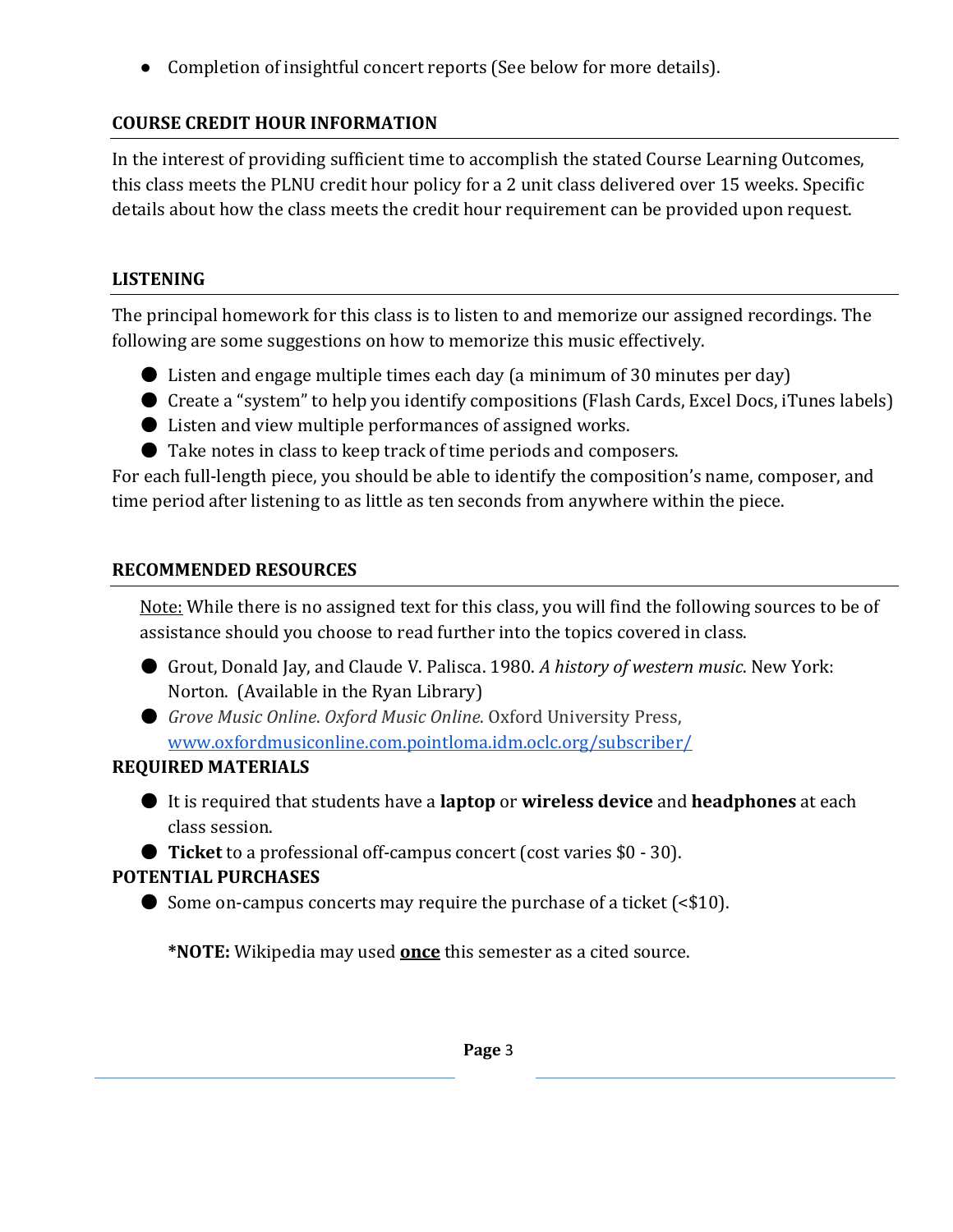#### **ASSESSMENT AND GRADING**

Students will be evaluated on their daily work, on their tests, and their improvement.

| Category                                     | Percentage                     |
|----------------------------------------------|--------------------------------|
| Class Participation, Quizzes, and Group Work | 50%                            |
| <b>Concert Reports</b>                       | 20% (5% extra credit possible) |
| Midterm Exam                                 | 15%                            |
| Final Exam (Cumulative)                      | 15%                            |

| <b>PERCENTAGE</b> | <b>GRADE</b> | <b>PERCENTAGE</b> | <b>GRADE</b> |
|-------------------|--------------|-------------------|--------------|
| 100-93            | n            | 76.9-73           |              |
| 92.9-90           | А-           | 72.9-70           | С-           |
| 89.9-87           | B+           | 69.9-67           | D+           |
| 86.9-83           | В            | 66.9-63           |              |
| 82.9-80           | B-           | 62.9-60           | D-           |
| 79.9-77           | Դ+           | Below 60          |              |

Grading for this course is on a fixed scale:

#### **CONCERT ATTENDANCE POLICY**

Attending live concerts helps students to gain a greater understanding of the complexities of this art form to help you experience how live performance enriches musical understanding and appreciation.

You are asked to attend a **minimum of four concerts (in their entirety)** during the semester. A minimum of **one concert must be a pre-approved off-campus professional performance**(see below). Concerts need to **represent western art music** (*not musical theatre, gospel, rock, pop, etc.*). **One of the three on-campus concerts may be of the jazz idiom** (PLNU Jazz Band or Vocal Jazz).

#### **PLNU On-Campus Concerts Info**

[http://www.pointloma.edu/experience/academics/schools-departments/department](http://www.pointloma.edu/experience/academics/schools-departments/department-music/music-events)[music/music-events](http://www.pointloma.edu/experience/academics/schools-departments/department-music/music-events)

### **Approved Off Campus Concerts Info**

San Diego Symphony [http://www.sandiegosymphony.org](http://www.sandiegosymphony.org/)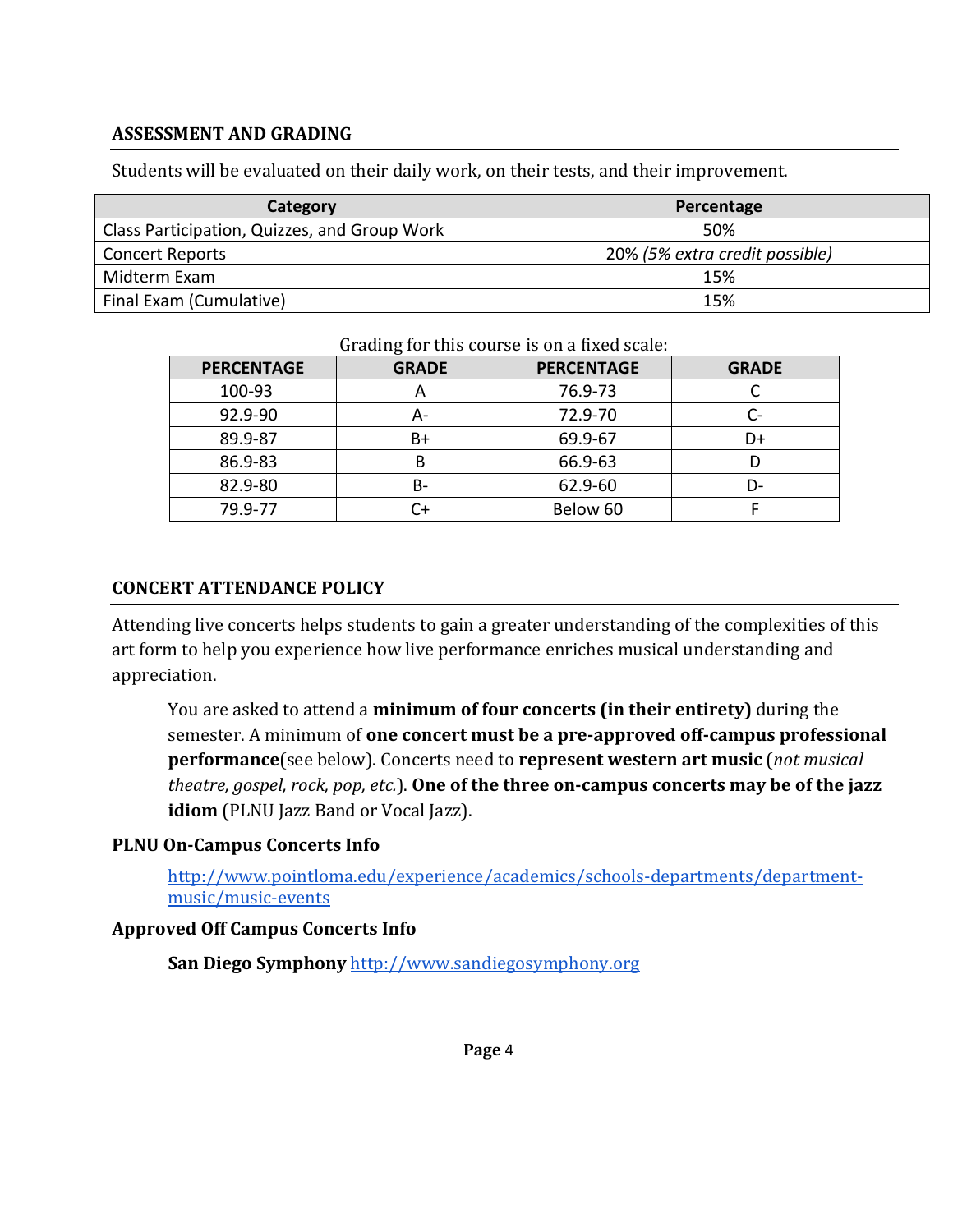*Student Last Minute Discount tickets are available for selected performances for \$10 cash only. ALWAYS CALL BEFORE HEADING DOWN to these performances. Great programs such as Symphony Night Live are available. Call 619.235.0804.* **La Jolla Music Society** [www.LJMS.org](http://www.ljms.org/) **San Diego Opera** [www.sdopera.com](http://www.sdopera.com/) Los Angeles Philharmonic<http://www.laphil.com/> Los Angeles Opera<http://www.losangelesopera.com/> La Jolla Symphony & Chorus<http://www.lajollasymphony.com/index.php>

#### **CONCERT REPORTS**

**Submit on Canvas within one week of the concert.** *Requirements are found on Canvas.*

### **Minimum Submission Timeline:**

Minimum of 1 attended by  $2/28 \sim 2$  attended by  $3/14 \sim 3$  attended by  $4/27$ On-Campus #1 submission will close on 2/23 On Campus #2 Submission will close on 4/4 **All reports due by noon on 5/1 by 8:30am**

### **USE OF TECHNOLOGY**

Point Loma Nazarene University encourages the use of technology for learning, communication, and collaboration. It is each student's responsibility to check his or her PLNU email on a daily basis. Since Canvas will be used in this course, it is each student's responsibility to be able to access Canvas and complete required tasks on time. Audacity and iTunes are preferred software and are available for free online. Contact the IT Helpdesk for help at x2222.

Please bring your laptop, iPad, and/or cell phone to class—but be sure to use them appropriately and responsibly. If a tech tool becomes a distraction or disruption while class is in session, I will call you out publicly and ask that you stop using it.

## **INCOMPLETES AND LATE ASSIGNMENTS**

All assignments are to be submitted/turned in by the beginning of the class session when they are due—including assignments posted in Canvas. Incompletes will only be assigned in extremely unusual circumstances. Concert Reports are due no later than one week after the event.

## **FINAL EXAMINATION POLICY**